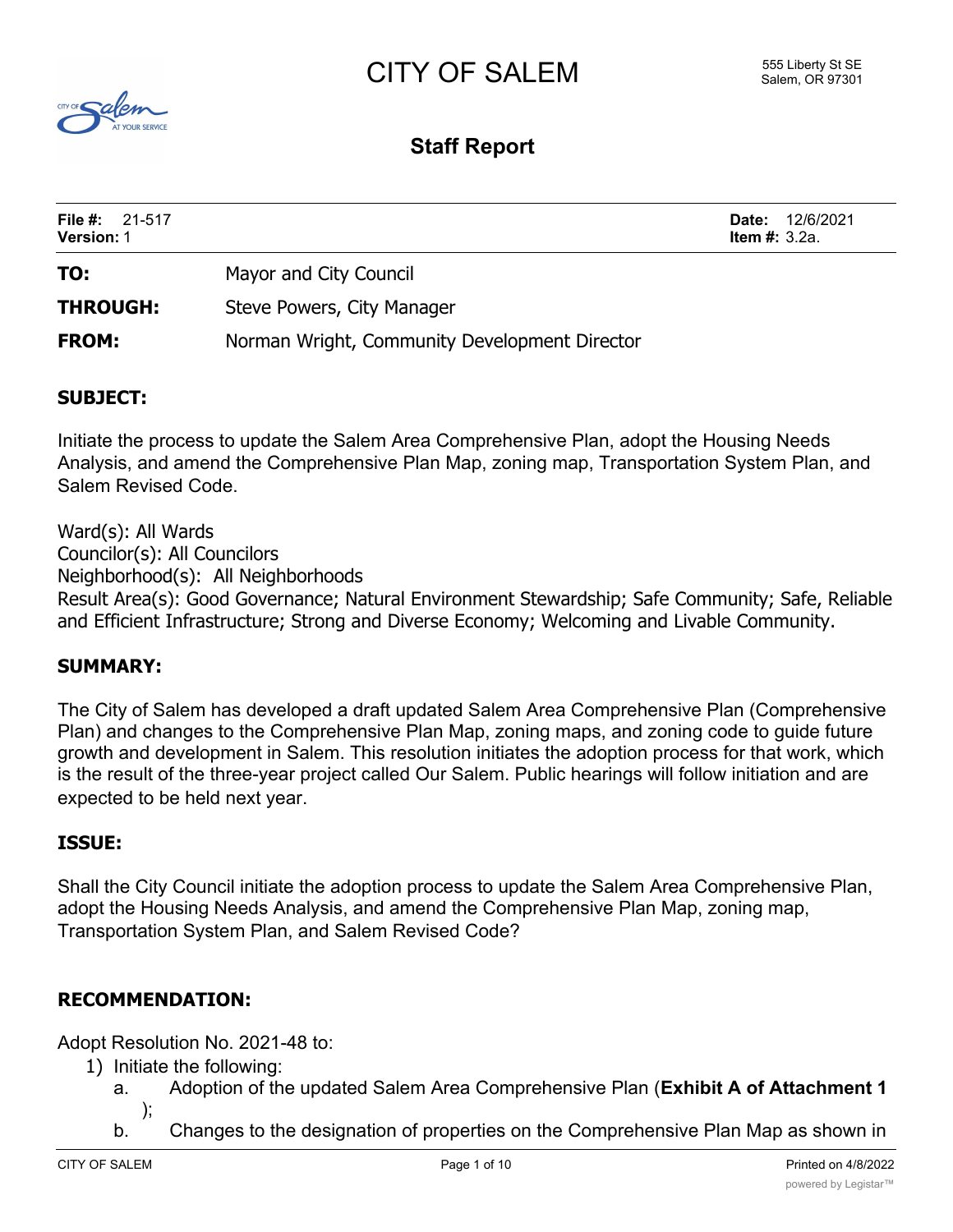**Exhibit B of Attachment 1** and on the Generalized Land Use Maps in the CANDO, ELNA, Liberty-Boone, Grant, Highland, NESCA-Lansing, Morningside, NEN-SESNA, South Gateway, Sunnyslope, and West Salem Neighborhood Plans;

- c. Changes to the zoning of properties as shown in **Exhibit C of Attachment 1**;
- d. Amendments to the Salem Revised Code;
- e. Amendments to the Salem Transportation System Plan, a component of the Salem Area Comprehensive Plan; and
- f. Adoption of the Salem Housing Needs Analysis
- 2) Refer the matter to the Planning Commission for public hearing and recommendation.

## **FACTS AND FINDINGS:**

## *Procedural Findings*

- 1) The City of Salem 2017 Strategic Plan identified a goal to develop a "comprehensive, longterm vision for future growth and development in Salem that has community participation" and two specific actions: Conducting citywide visioning and updating the Salem Area Comprehensive Plan with the results of that visioning.
- 2) The City Council approved funding in 2017 to hire consultant and update the Comprehensive Plan.
- 3) The City, with support from a consultant team led by Fregonese Associates, undertook a multiyear project called Our Salem to update the Salem Area Comprehensive Plan, which included extensive community engagement.
- 4) The result of the Our Salem project includes an updated Salem Area Comprehensive Plan; proposed changes to the Comprehensive Plan Map, zoning map, and generalized land use maps of several neighborhood plans; and proposed amendments to the Salem Revised Code.
- 5) The proposed changes to the Comprehensive Plan Map accommodate Salem's projected housing needs, allowing for the Salem Housing Needs Analysis (HNA) to be adopted as a support document to the Comprehensive Plan.
- 6) The proposed changes are: Adoption of the updated Salem Area Comprehensive Plan and amendments to the Transportation System Plan are "Major Comprehensive Plan Amendments" that must be initiated by the City Council under SRC 64.020(e)(1); changes to the Salem Area Comprehensive Plan Map and generalized land use maps in neighborhood plans are "Major Plan Map Amendments" that must be initiated by the City Council under SRC 64.025(b)(1); legislative zone changes may be initiated by the City Council under SRC 265.010(c); proposed amendments to the Salem Revised Code may be initiated by the City Council by resolution under SRC 300.1110(a); and adoption of the HNA as a support document to the Salem Area Comprehensive Plan is considered a "Major Comprehensive Plan Amendment" that must be initiated by the City Council under SRC 64.020(e)(1) with associated amendments to SRC Chapter 64, Comprehensive Planning, that may be initiated by the City Council under SRC 300.1110(a)(1).
- 7) The City Council may refer the matter to the Planning Commission for public hearing and recommendation pursuant to SRC 300.1110(a)(1).
- 8) Legislative zone changes and amendments to the Comprehensive Plan, Comprehensive Plan Map, Neighborhood Plan Maps, and UDC require notice to the Director of the Department of Land Conservation and Development no later than 35 days before the first public hearing pursuant to SRC 300.1110(d). Because the proposed code amendment and Comprehensive Plan Map and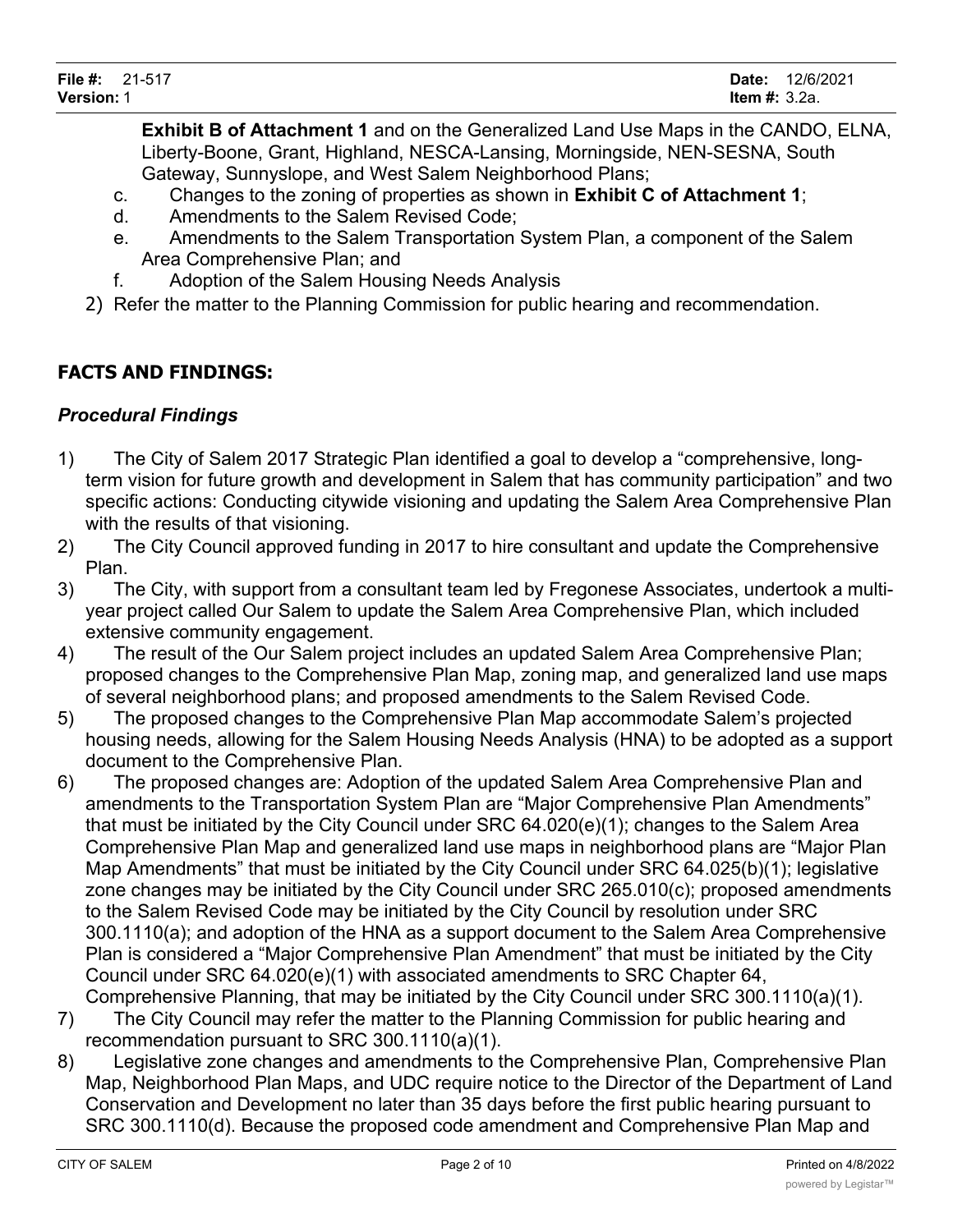zoning map changes restrict some land uses, ORS 227.186 requires written individual notice to the owner of each affected property. This notice is commonly referred to as a "Ballot Measure 56 notice." All required notices will be provided prior to any public hearings on the proposed amendment.

## *Project Overview and Outreach*

The City kicked off the Our Salem project in 2018 and has involved community-wide engagement over three years. The project started with an examination of the existing conditions of Salem. The first phase of the project also looked at how the Salem area could grow under existing policies. It resulted in a report card that evaluated whether Salem was heading in the right direction given current policies and therefore set the stage for the second phase of the project, community-wide visioning. The first phase also resulted in Salem's first greenhouse gas emissions inventory, which has informed the rest of the Our Salem project as well as the climate action plan work that is nearing completion.

The visioning phase of the Our Salem project started in late summer 2019. City staff conducted extensive outreach throughout the Salem area to understand the community's priorities, concerns, and ideas for future growth and development. Staff engaged residents, businesses, neighborhoods, community organizations, partner agencies, and others through a variety of in-person and online meetings, events, workshops, surveys, webinars, emails, mailed flyers, social media, and other outreach tools. Specifically, staff engaged with more than 80 community groups and attended more than 180 in-person or virtual meetings. The project website served as the hub of information and updates: <https://www.cityofsalem.net/our-salem>.

A Technical Advisory Committee consisting of staff from all City Departments and partner agencies including Cherriots, the Salem-Keizer School District, Marion County, Polk County, the Oregon Department of Land Conservation and Development, and the Mid-Willamette Valley Council of Governments - provided input at key milestones. City staff also mailed flyers to all property owners that could be impacted by proposed changes to the Comprehensive Plan and zoning maps, inviting them to attend virtual meetings or talk with staff.

The visioning phase had three major milestones.

- · **Visioning**: In the fall and winter, City staff conducted public outreach throughout the community to understand people's overall priorities and goals for future growth. City staff, working with a consultant team, also asked the community to show on maps where different types of development were desired in the future.
- · **Scenarios**: Using that input, City staff worked with the consultant team to create guiding principles and four scenarios for future growth. The scenarios were maps that tested various ideas for where different development types should occur.
- **Community vision:** The community's input was used to develop the Our Salem Vision, which was presented to and accepted by the City Council in March. The vision included high-level goals and a map that was used to guide the third phase of the Our Salem project.

The last phase of the project focused on developing and refining detailed policies to support the goals in the Vision as well as proposing changes to the zoning map and zoning code to reflect the Our Salem Vision. Outreach included weekly virtual policy meetings on different topics, an interactive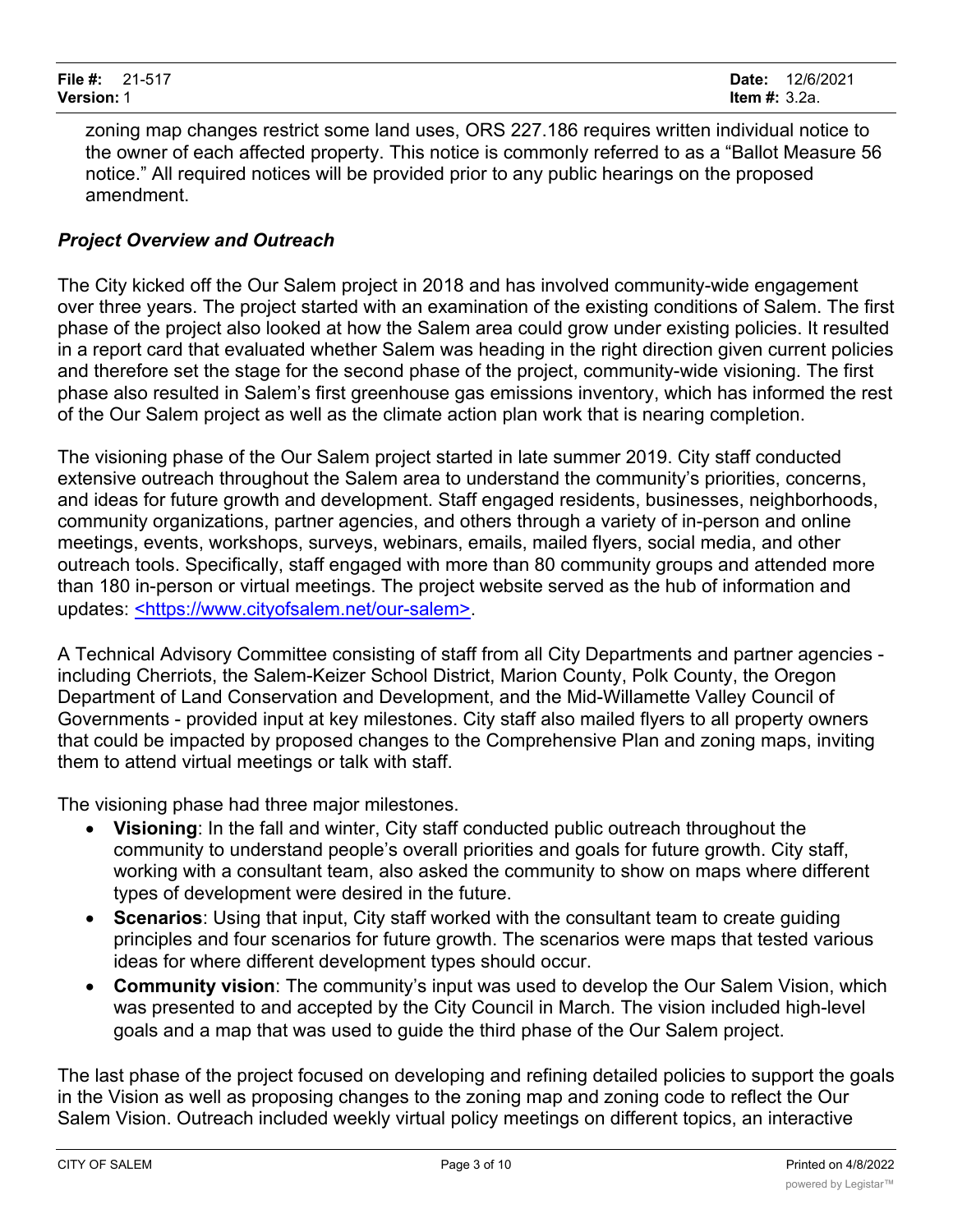proposed zoning map that resulted in more than 1,500 comments, continued meetings with community organizations, and continued coordination with partner agencies such as Cherriots and other jurisdictions such as Marion and Polk counties. Staff also closely collaborated with the climate action plan work that is being led by the Public Works department.

The third phase resulted in a draft of the updated Comprehensive Plan, proposed Comprehensive Plan Map changes, proposed zoning map changes, and proposed zoning code amendments. They are described below.

## *Proposed Amendments*

## *1) Update the Salem Area Comprehensive Plan*

The draft Comprehensive Plan would replace the existing Comprehensive Policies Plan, updating the goals and policies in line with the community's priorities and vision for the future. The draft plan covers a broad range of topics, including community engagement and equity, housing, economic development and employment, land use and urbanization, parks and recreation, natural resources and the environment, climate change and natural hazards, Willamette Greenway, transportation, public facilities and infrastructure, and community services and historic resources.

For each topic, there are proposed goals, which are board in nature and support the community's Vision Statement: *Salem is a livable, equitable, carbon neutral city where everyone has access to affordable housing and safe mobility choices, families and local businesses are thriving, diversity and culture is celebrated, and open spaces and the environment are valued and protected.* For example, the goals highlight the community's desire to strengthen Salem's economy, promote housing affordability, provide interconnected recreational opportunities, protect natural resources, and provide an integrated multimodal transportation network.

Many of the proposed goals - and related policies - do not exist in the current Comprehensive Plan but instead reflect the community's priorities for the future. There are many proposed policies, for example, related to equity and broadening community engagement. One such policy emphasizes the community's desire to ensure that the City expands opportunities for communities of color, lowincome residents, and other underrepresented groups to participate in planning and investment decisions. Policies that promote equitable outcomes are also included throughout the draft plan.

There are also proposed goals and policies that aim to build community resiliency and help reduce greenhouse gas emissions to meet the City's goal of being carbon neutral by 2050. The proposed policies align with the draft strategies that were developed as part of the climate action plan work. For example, one proposed policy supports the development of a robust network of infrastructure needed to facilitate wide-scale adoption of electric vehicles, and another proposes implementing programs and practices that reduce the amount of waste sent to landfills and incinerators.

The proposed goals related to transportation and parks are included in the draft Comprehensive Plan; however, the related policies will be included in the Salem Transportation System Plan (TSP) and Salem Comprehensive Parks System Master Plan (CPSMP). Both documents are components of the Comprehensive Plan and are expected to be updated with detailed policies following adoption of the updated Comprehensive Plan. The Comprehensive Plan takes precedence over the components if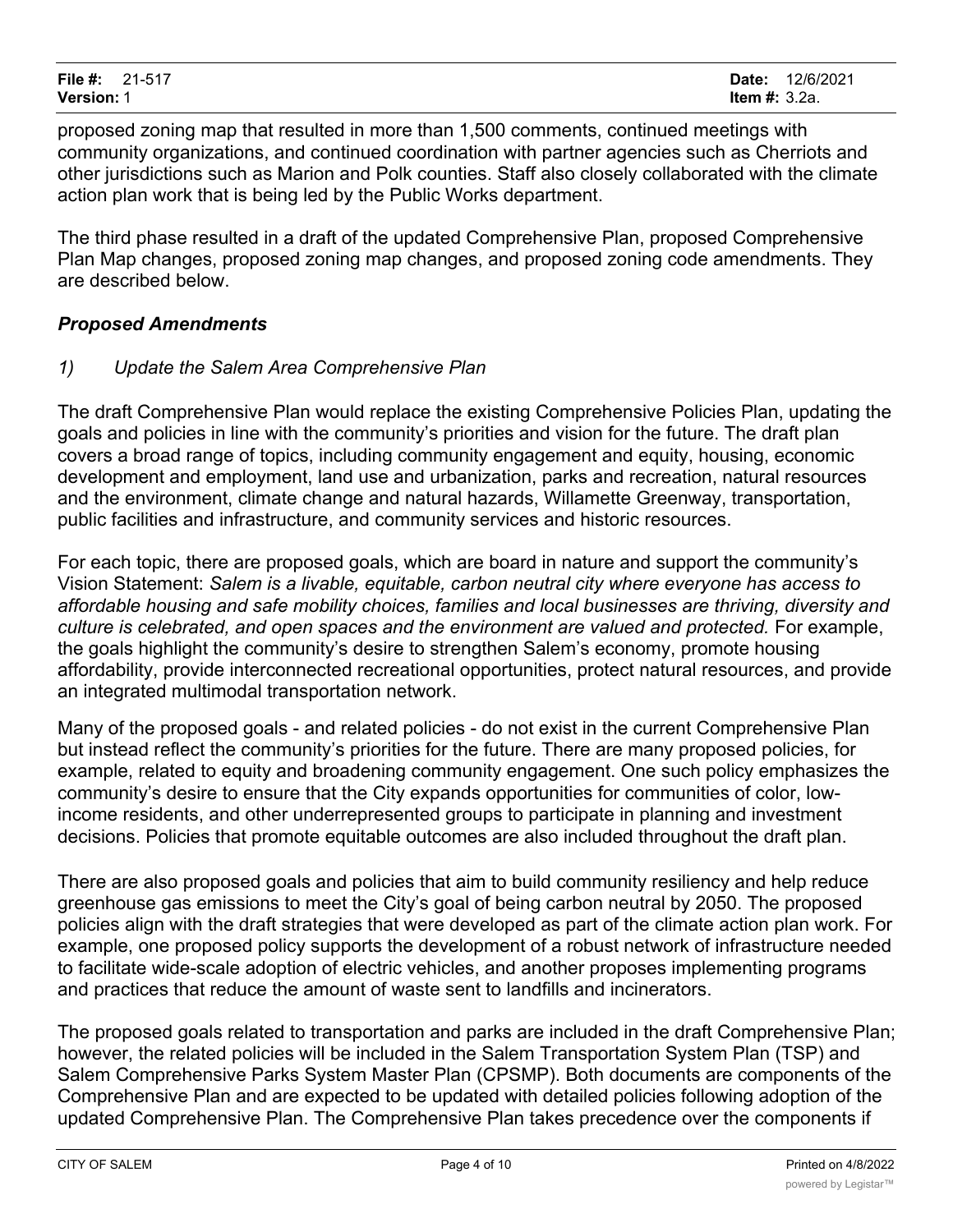there are conflicts in provisions, pursuant to SRC Chapter 64. **Attachment 2** is a list of transportation and parks-related policy ideas that have come out of the Our Salem project and will be forwarded for inclusion in the TSP and CPSMP when they are updated.

The draft Comprehensive Plan also includes new benchmarks that align and advance the proposed policy to facilitate and support changes in land use patterns and the transportation system to reduce single-occupancy vehicle trips and greenhouse gas emissions from transportation. The benchmarks generally aim to encourage and focus new housing units in mixed-use areas downtown and near Cherriots' Core Network. (The Core Network is a network of bus service corridors where frequent service is prioritized.)

In addition, the draft Comprehensive Plan includes an appendix that lays out implementation steps that the City plans to undertake after the Our Salem project is complete and the updated Comprehensive Plan is adopted. Those steps include:

- · Update the Transportation System Plan to align with the updated Comprehensive Plan
- · Update the Comprehensive Parks System Master Plan to align with the updated Comprehensive Plan
- · Coordinate and implement strategies in the Climate Action Plan
- · Conduct a new Economic Opportunities Analysis
- · Conduct a Goal 5 inventory
- Develop a Housing Production Strategy
- *2) Amend the Comprehensive Plan Map, Zoning Map, and Generalized Land Use Map in the 11 neighborhood plans*

The proposed changes to the Comprehensive Plan Map, zoning map, and the generalized land use maps in 11 neighborhood plans aim to advance the goals and policies in the Comprehensive Plan. The proposed changes to the Comprehensive Plan Map designations and zoning of properties reflect four big ideas about where the community wants to see different types of land uses and development in the future. These big ideas are incorporated into several policies in the Comprehensive Plan.

- **1. Mixed use:** Encourage a mix of uses in the downtown area and along major corridors with frequent transit service
- **2. Housing:** Encourage a broader range of housing types and distribute multifamily housing across Salem, particularly near jobs, services, and amenities
- **3. Neighborhood hubs:** Allow pockets of small-scale businesses in single-family areas
- **4. Employment:** Create flexibility in where commercial uses are allowed, while maintaining existing industrial areas

The generalized land use maps in 11 neighborhood plans are carbon copies of the existing Comprehensive Plan Map and are therefore being amended to reflect the *updated* Comprehensive Plan Map. This proposed amendment would not impact any vision maps or opportunity maps in the neighborhood plans. Salem's existing Comprehensive Plan Map and Zoning Map have been attached for reference (**Attachments 3 and 4).**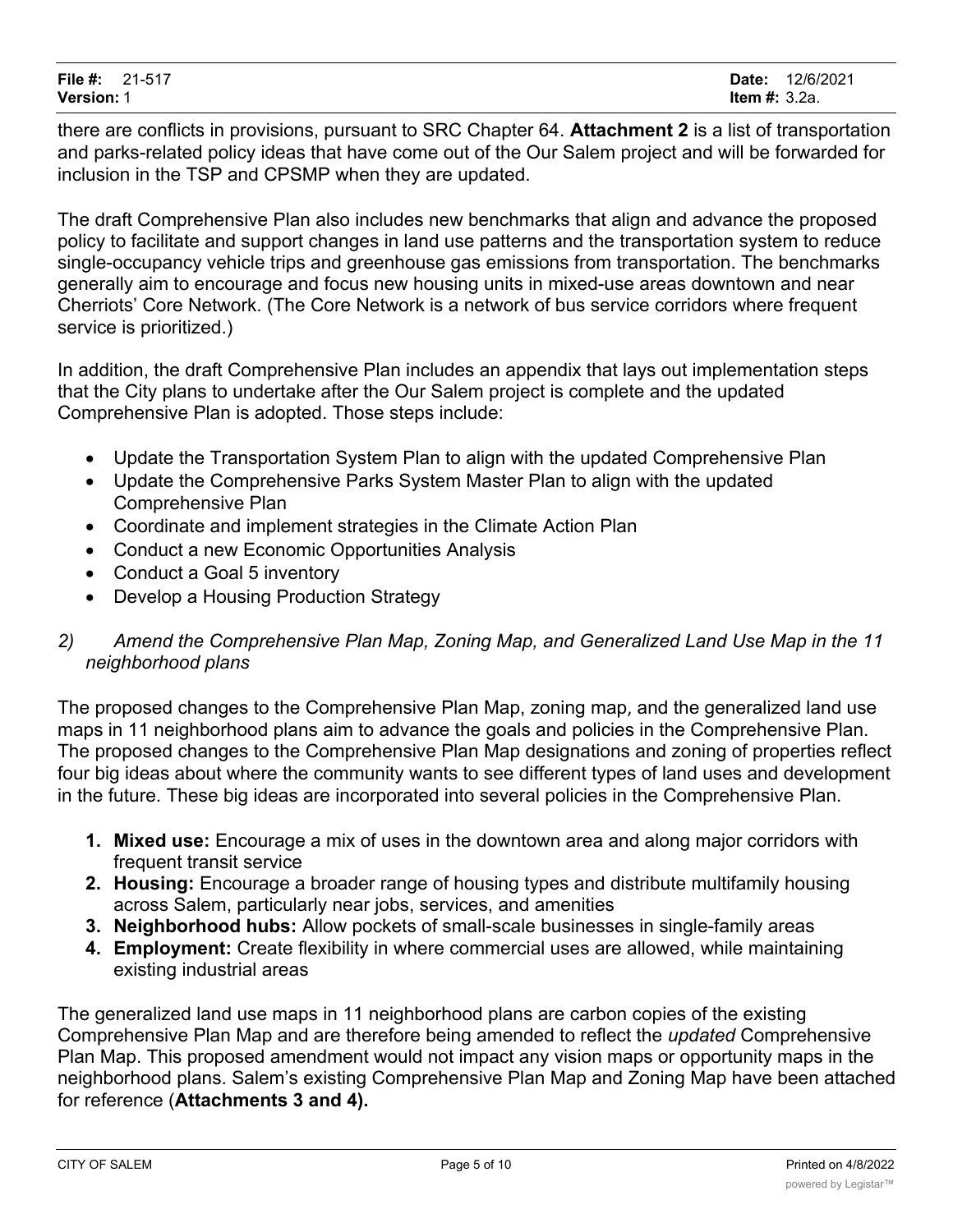#### Mixed Use

The proposed Comprehensive Plan Map and zoning map changes significantly expand mixed-use areas in Salem, particularly along major corridors with frequent transit service as well as in and around downtown. Specifically, the proposed Comprehensive Plan Map increases the amount of land designated as Mixed Use in the Salem area by more than fourfold.

The Mixed Use (MU) and River Oriented Mixed Use (ROM) Comprehensive Plan Map designations would be implemented by existing and new mixed-use zones, including the Mixed Use-I (MU-I), Mixed Use-II (MU-II), proposed Mixed Use-III (MU-III), and proposed Mixed Use-Riverfront (MU-R) zones. All of those zones would allow but not require a broad range of residential, commercial, and other uses. Establishing more mixed-use areas in Salem would promote walkability, increase access to jobs and services, and create more flexibility in how properties can be used. Creating more walkable, complete neighborhoods - particularly near transit service - would help move Salem closer to its greenhouse gas emissions reductions goals.

Much of the added Mixed Use-designated and mixed-use zoned land is along Cherriots' Core Network. For example, land along Commercial Street SE, Liberty Lancaster Drive NE, and Portland Road NE is proposed to be redesignated as Mixed Use and rezoned to MU-I, MU-II, or MU-III. Other proposed mixed-use areas include currently vacant or underutilized property in largely residential neighborhoods. This includes vacant land in West Salem and South Salem. While areas like these are not currently served by transit, they offer opportunities to incorporate commercial services, shops, and jobs into otherwise residential areas. Redesignating and rezoning these areas to allow for a mix of uses would help create more complete neighborhoods as Salem continues to grow.

#### **Housing**

The proposed Comprehensive Plan Map and zoning map changes provide more opportunities for a mix of housing types to be developed across Salem's neighborhoods. Specifically, the proposed maps add land designated as Multi-Family Residential (MF) and zoned Multiple Family Residential-I (RM-I) or Multiple Family Residential-II (RM-II) throughout the Salem area, as opposed to concentrating it in one neighborhood. The proposed maps also encourage more housing near transit service by adding mixed use areas along Cherriots' Core Network, as mentioned earlier.

This addition of MF-designated land and MU-designated land is critical to Salem meeting its future housing needs, as described in the Salem Housing Needs Analysis (HNA). The HNA, completed in December 2014, projected a 207-acre deficit of multifamily land (or 2,897 units) in Salem's portion of our urban growth boundary (UGB) by 2035. This is based on an overall projected need for 7,299 multifamily housing units on multifamily land between 2015 and 2035.

Staff has analyzed the proposed Comprehensive Plan Map and determined that if adopted, it could accommodate Salem's projected multifamily housing need through 2035. Staff made this determination after analyzing recent building permit data and the amount of vacant and partially vacant land that exists today if the proposed Comprehensive Plan Map were adopted. Meeting Salem's projected housing needs through Comprehensive Plan Map changes allows the City to adopt the HNA, along with the map changes.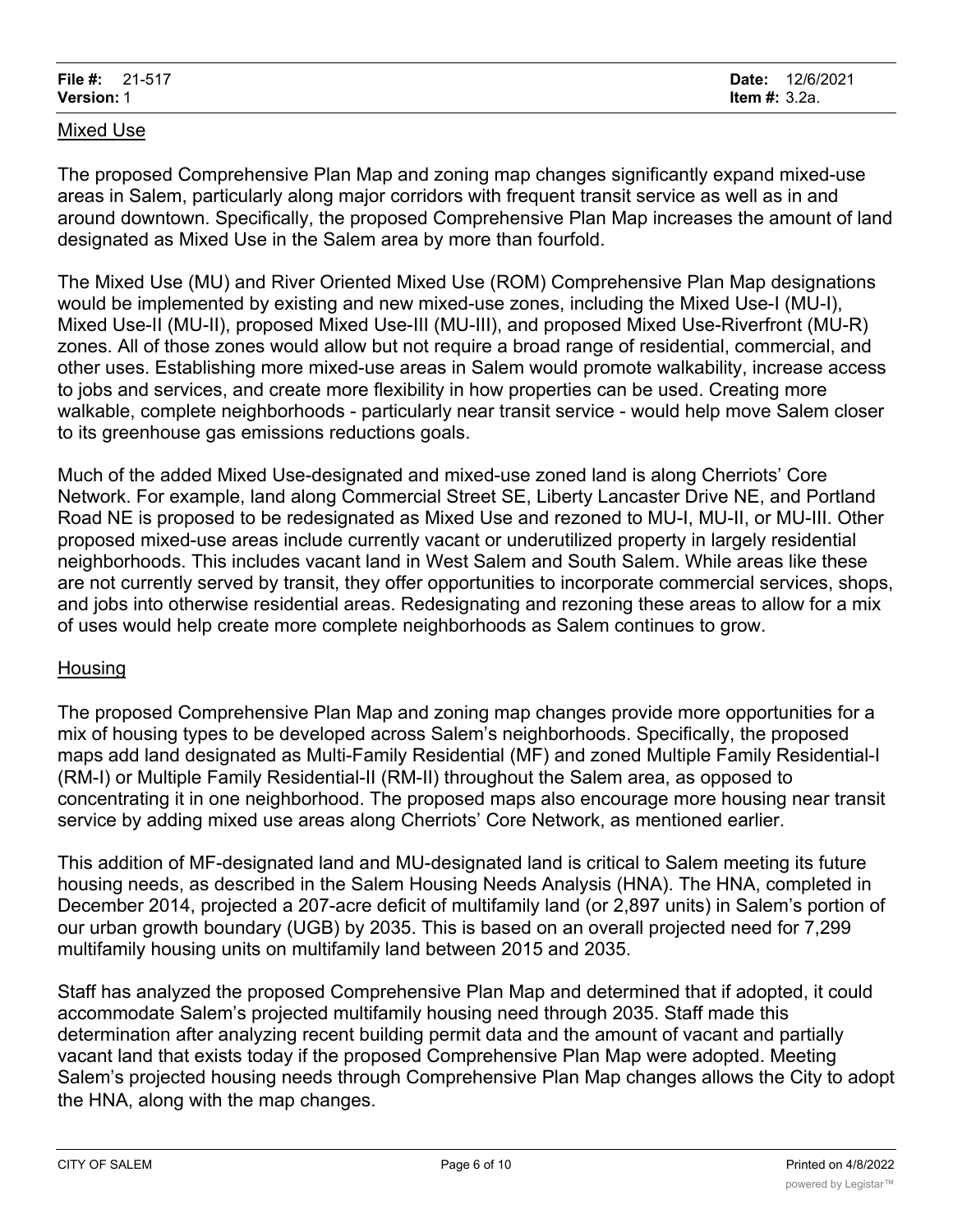#### Neighborhood Hubs

The proposed Comprehensive Plan Map and zoning map changes allow for the creation of neighborhoods hubs. A newer idea in Salem, neighborhood hubs are intended to be small clusters of businesses in residential neighborhoods. They would provide neighbors with safe, convenient access to shops and services to help meet their daily needs, and they would help create more complete neighborhoods.

Neighborhood hubs are designated as Mixed Use on the proposed Comprehensive Plan Map and zoned Neighborhood Hub (NH), which would be a new zone in Salem. The new zone would allow but not mandate a broader range of uses, such as small-scale retail shops, cafes, personal services, and recreational and cultural services. (Some specific types of businesses such as liquor stores, tobacco stores, tattoo parlors, night clubs, and medical laboratories would be prohibited.) Single-family homes would continue to be allowed. Standards would be established to limit hours of operation, promote pedestrian-oriented development, and help ensure new structures that are scaled and designed to be sensitive to the neighborhood context.

The proposed zoning map includes 13 neighborhood hubs across Salem (down from 34 in the spring). The proposed hubs are generally located at intersections or on collector streets near parks, schools, or other community gathering places. They are also largely in areas with transit service, sidewalks, and in some cases, bike lanes.

#### Employment

The proposed Comprehensive Plan Map and zoning map changes expand existing employment areas in Salem. Specifically, the proposed maps expand the amount of Industrial Commercial (IC) land in Salem. This Comprehensive Plan designation - and corresponding IC zone - allows for a mix of commercial and industrial uses. For example, land in and around the Fairview Industrial area has been redesignated and rezoned to IC.

The proposed maps also maintain existing industrial land throughout Salem, including areas along Portland Road, Salem Parkway, McGilchrist Street, Sunnyview Road around 16<sup>th</sup> Street, and the Mill Creek Corporate Center. The industrial area in inner West Salem is proposed to be redesignated and rezoned to allow for a mix of uses, but the proposed zoning there includes a provision that would allow existing industrial businesses to continue and new industrial businesses to move into existing industrial buildings. This creates flexibility in when that industrial area transitions to a mixed-use area.

#### **Other changes**

The proposed changes to the zoning map eliminate 18 overlay zones. Many of those overlay zones are no longer necessary because the underlying zone is proposed to change to a mixed-use zone; the overlays had previously promoted mixed-use development when the underlying zone was, for example, a commercial zone. Eliminating overlay zones has been a priority of the City over the years, as the community and City Council has asked for zoning to be streamlined and simplified. Historic districts will remain as will several overlay zones along portions of Commercial Street SE and Portland Road NE.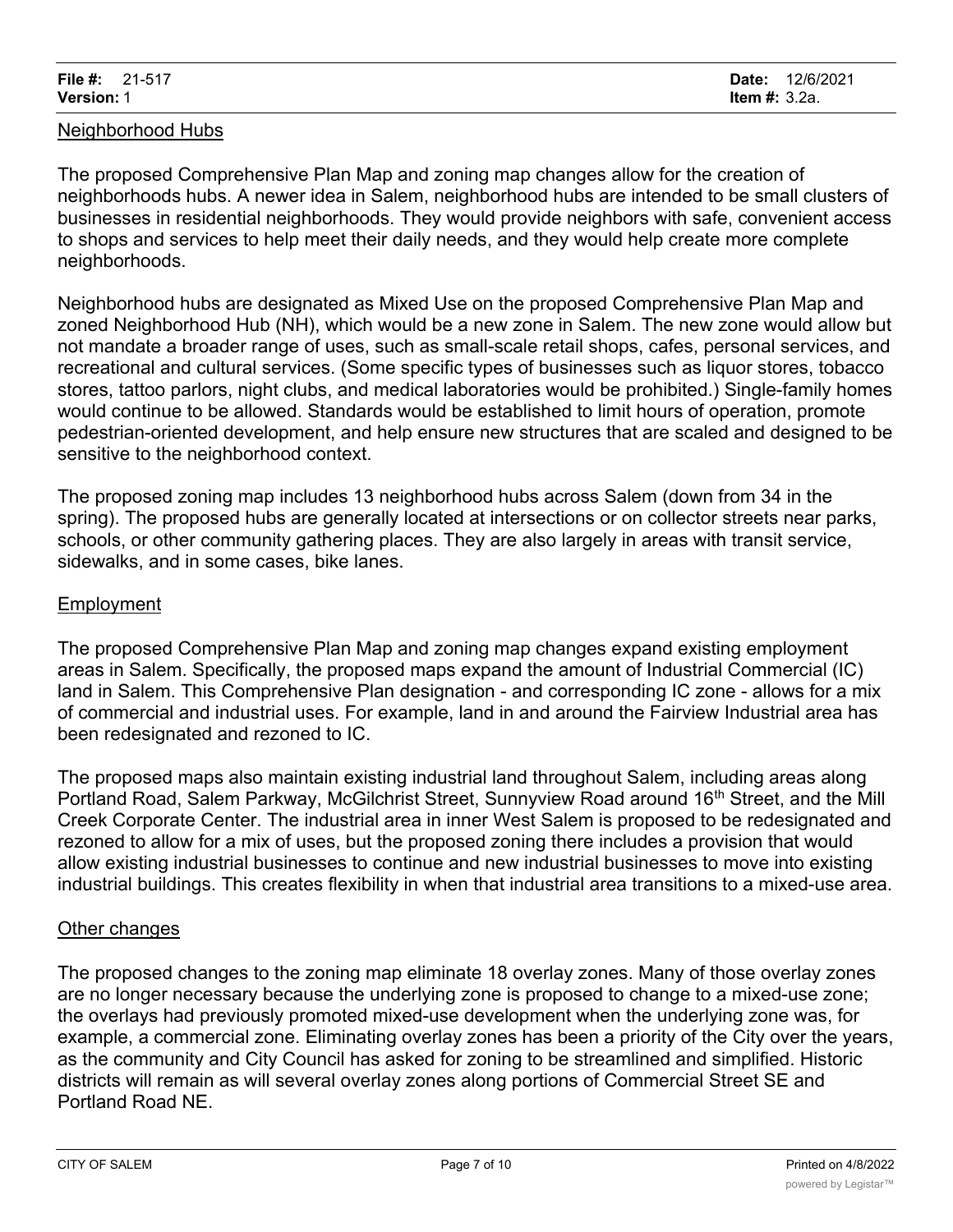In addition, the proposed changes to the Comprehensive Plan Map and zoning maps fix inconsistencies between the two maps on more than properties throughout Salem. Inconsistencies between Comprehensive Plan Map designations and zones create challenges when property owners want to develop or redevelop their land.

## *3) Amend the Salem Revised Code*

#### New zones

The proposed amendments to the Salem Revised Code create three new zones: the NH zone, MU-III zone, and MU-R zone. The proposed NH zone, as mentioned earlier, would allow small-scale services and shops in addition to single-family and middle housing types (e.g., duplex, triplex, quadplex, townhouses, and cottage clusters as required by state law).

The proposed MU-III zone would allow but not require a mix of uses. It would specifically allow the same uses that are permitted today in the Retail Commercial (CR) zone - such as retail, restaurants, offices, and services - except warehousing and distribution centers for online and mail order sales would be prohibited. In addition, multifamily housing would be allowed outright as opposed to through a conditional use permit as is required today in the CR zone. The proposed MU-III zone would also promote pedestrian-friendly development through development standards. For example, one standard would require new parking lots to be located behind or beside buildings.

The proposed MU-III zone would largely be located on corridors with frequent transit service such as portions of Commercial Street, Lancaster Drive, Market Street, and Portland Road. It would therefore implement policies in the draft Comprehensive Plan. For example, several policies encourage mixeduse development near frequent transit routes.

The proposed MU-R zone would also allow but not require a mix of uses, and it would encourage pedestrian-friendly development through a variety of design-related standards. The proposed designrelated standards would be similar to those in the MU-I and MU-II zones, as they require ground-floor windows, awnings, and articulated buildings. The proposed MU-R zone would also include an additional standard that requires public pedestrian access between Front Street and the Willamette River. This standard is included in the proposed zone because it is largely proposed to be located along the river north of downtown Salem, and it is a standard that largely applies to the area today. This would implement policies in the draft Comprehensive Plan that call for increased public access to the river.

In addition, the amendments include revising the Multiple Family High Rise Residential (RH) zone. The amendments rename the zone to Multiple Family Residential-III (RM-III) and establish a maximum height and density.

## Zoning Subcommittee Recommendations

The proposed code amendments incorporate recommendations of the Our Salem Zoning Subcommittee, which included four City Councilors and four Planning Commissioners. That subcommittee met six times over the spring and summer of 2021 to discuss and make recommendations on six zoning options intended to help reduce greenhouse gas emissions from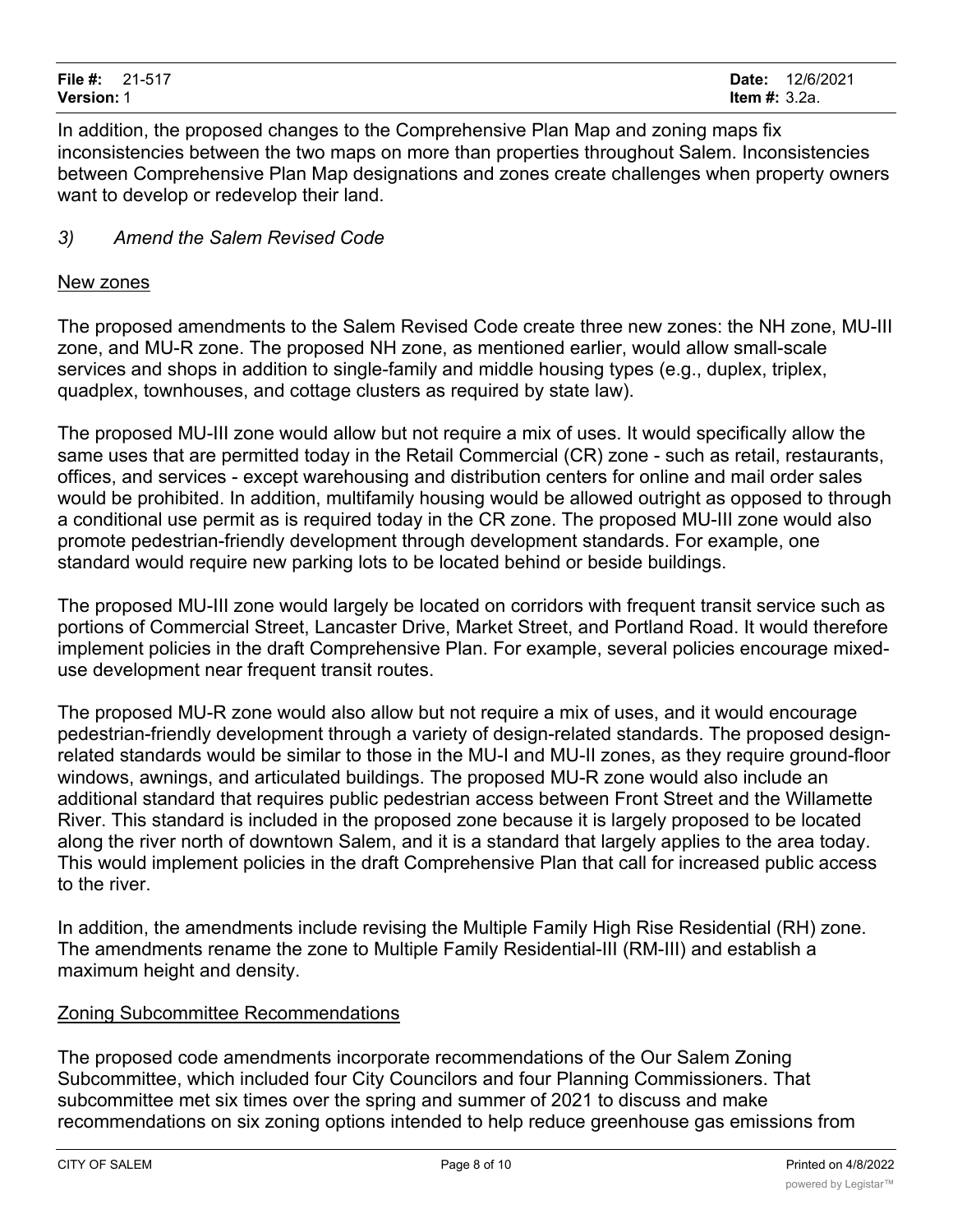transportation. The public was invited to attend and provide input during the virtual meetings.

The Zoning Subcommittee's recommendations align with the draft strategies developed as part of the climate action plan work as well as the goals and policies in the draft Comprehensive Plan.

The following is a high-level summary of the zoning subcommittee's recommendations:

- Establish a maximum height of 70 feet in the proposed new MU-III zone (and based the setback adjacent to residential zones on the height of buildings)
- · Eliminate minimum off-street parking requirements for mixed-use developments in the mixeduse zones within ¼ mile of Cherriot's Core Network
- Increase the minimum density in the RM-II, MU-I, MU-II, and proposed MU-III zones to 15 units per acre
- Require subdivisions that are at least 10 acres in size to allow neighborhood hub uses (e.g., non-residential uses allowed in the NH zone) on at least two contiguous lots
- Establish a minimum density of 5.5 units per acre in the Single-Family Residential zone when land that is at least 5 acres in size is subdivided, and require at least 15 percent of the dwelling units in those subdivisions to be middle housing
- Establish a minimum density of 15 units per acre in the Single Family Residential (RS) for land within ¼ mile of Cherriot's Core Network

## *Next Steps*

Staff will send out notice to DLCD and affected property owners early next year in advance of public hearings at the Planning Commission and City Council, if this matter is so referred by the City Council.

## **BACKGROUND:**

The City Council funded the Our Salem project in 2017. The funding followed the strategic planning process when the community identified the need to develop a vision for growth and development. Salem's portion of the urban growth boundary is projected to continue adding residents and jobs through 2035, and the Our Salem project provided the community with an opportunity to guide how and where that growth occurs.

The City started the Our Salem project in the fall of 2018, working with a consultant team led by Fregonese Associates. The multi-year project has resulted in a proposed update to the Comprehensive Plan as well as the Comprehensive Plan Map, zoning map, and zoning code, as discussed in this staff report.

> Eunice Kim Long Range Planning Manager

#### Attachments:

- 1. Resolution 2021-48
- 2. Exhibit A Draft Comprehensive Plan